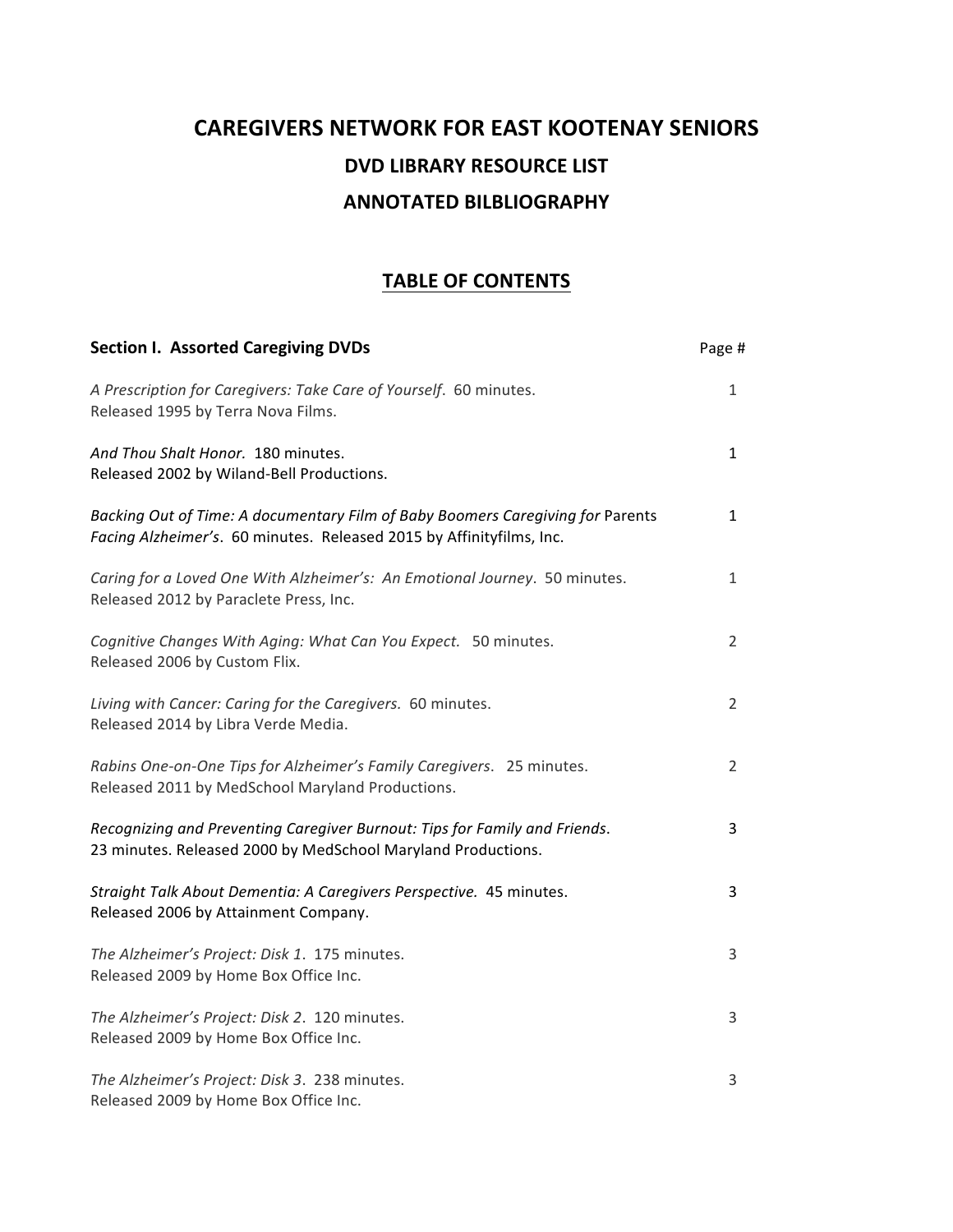| The Educated Caregiver: Coping Skills, Volume 1. 80 minutes.<br>Released 2004 by LifeView Resources Inc.                                                    | 4               |
|-------------------------------------------------------------------------------------------------------------------------------------------------------------|-----------------|
| The Educated Caregiver: Hands-On Skills, Volume 2. 45 minutes.<br>Released 2004 by LifeView Resources Inc.                                                  | 4               |
| The Educated Caregiver: Essential Knowledge, Volume 3. 48 minutes.<br>Released 2004 by LifeView Resources Inc.                                              | 4               |
| The Family Guide To Alzheimer's Disease: Family Caregiving Volume 4. 62 minutes.<br>Released 2004 by LifeView Resources Inc.                                | 4               |
| The Gift of Healing Presence: Encouraging Thoughts for Busy Caregivers. 30 minutes.<br>Released 2014 by Willowgreen.                                        | 5               |
| The Grit and Grace of Being a Caregiver: Maintaining Your Balance<br>as You Care for Others. 36 minutes. Released 2014 by Willowgreen.                      | 5               |
| The Journey of Caregiving: 12 Guiding Thoughts for Family Caregivers. 32 minutes.<br>Released 2014 by Willowgreen.                                          | 5               |
| The Transforming Power of Caregiving: Returning to Life After Caregiving Ends.<br>46 minutes. Released 2015 by Paraclete Press Inc.                         | 5               |
| This Time of Caregiving: Words of Encouragement and Hope. 25 minutes.<br>Released 2014 by Willowgreen.                                                      | 6               |
| What Every Caregiver Needs to Know About Alzheimer's Disease. 70 minutes.<br>Released 2006 by Attainment Company, Inc.                                      | 6               |
| Who Cares: God's path for the Caregiver. 190 minutes.<br>Released 2012 by Les Preiss Productions.                                                           | 6               |
| Yoga for Caregivers. 140 minutes. Released 2012 by Silver Age Yoga.                                                                                         | 6               |
| You Can be an Even Better Caregiver: Invaluable Advice Imparted by Your Mom.<br>4 minutes. Released 2013 by Willowgreen.                                    | 6               |
| <b>Section II. Teepa Snow Series</b>                                                                                                                        |                 |
| Accepting the Challenge: Providing the Best Care for People with Dementia<br>with Teepa Snow. 190 minutes. Released 2010 by Alzheimers North Carolina, Inc. | $7\overline{ }$ |
| Advance Care Skills in Late Stage Dementia with Teepa Snow. 115 minutes.<br>Released 2016 by Pines of Sarasota Education and Training Institute.            | $\overline{7}$  |
| Alzheimer's Dementia Hands-On Care DVD "The Art of Caregiving" with Teepa Snow.                                                                             | $\overline{7}$  |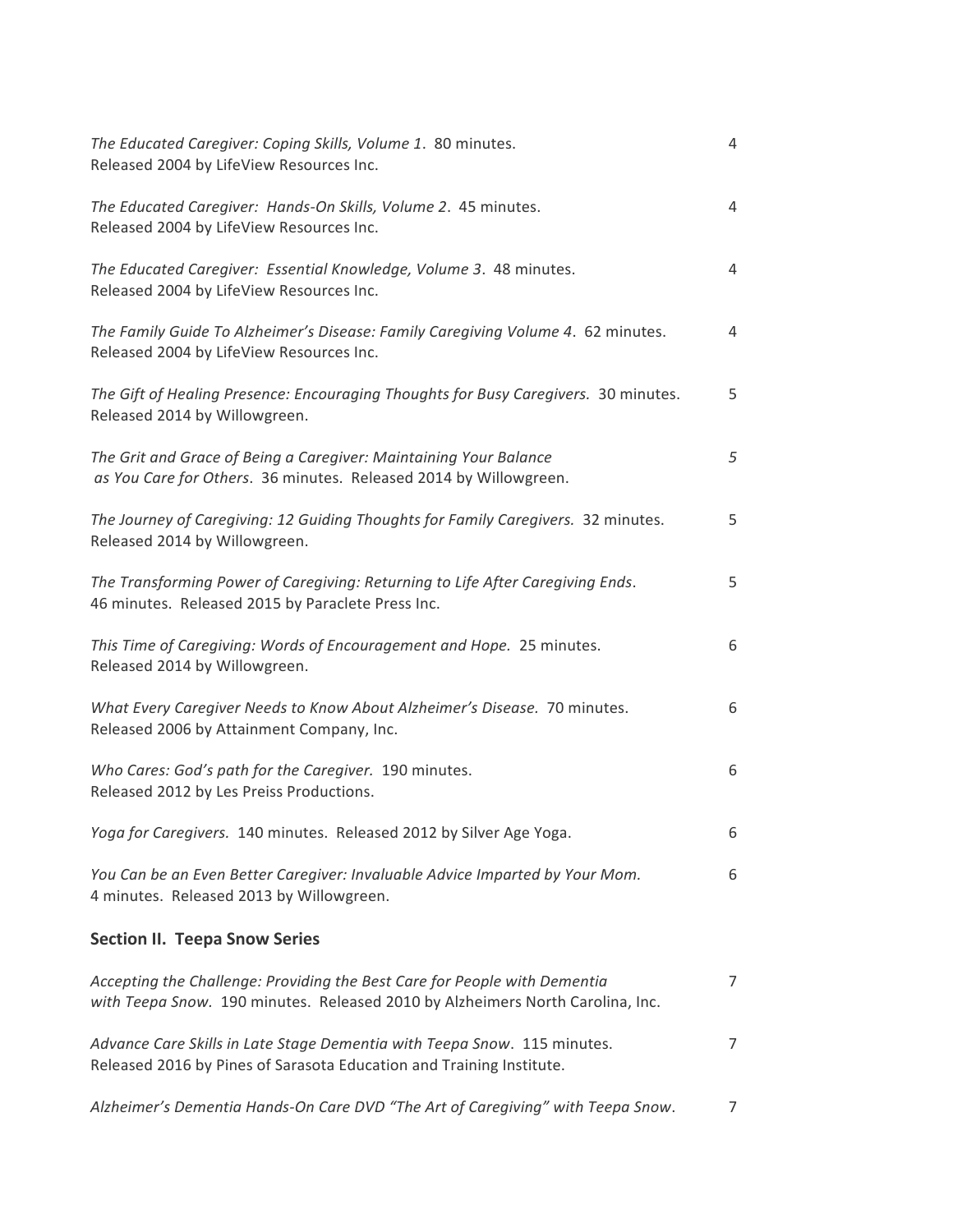Released 2010 by Pines of Sarasota Education and Training Institute.

| Challenging Behaviors in Dementia Care: Recognizing and Meeting Unmet Needs with<br>Teepa Snow. 70 minutes. Released 2015 by Pines of Sarasota Education and Training<br>Institute.                  | 8  |
|------------------------------------------------------------------------------------------------------------------------------------------------------------------------------------------------------|----|
| End of Life Care and Letting Go with Teepa Snow. 120 minutes.<br>Released 2012 by Pines of Sarasota Education and Training Institute.                                                                | 8  |
| Filling the Day with Meaning with Teepa Snow. 155 minutes.<br>Released 2011 by Pines of Sarasota Education and Training Institute.                                                                   | 8  |
| Improving Communication in Dementia Care with Teepa Snow. 300 minutes.<br>Released 2016 by Pines of Sarasota Education and Training Institute.                                                       | 9  |
| In-Home Dementia Care: Tips and Techniques with Teepa Snow. 294 minutes.<br>Released 2015 by Pines of Sarasota Education and Training Institute.                                                     | 9  |
| It's All In Your Approach with Teepa Snow. 120 minutes.<br>Released 2011 by Pines of Sarasota Education and Training Institute.                                                                      | 9  |
| Lewy Body Dementia: What Everyone Needs to Know with Teepa Snow. 168 minutes.<br>Released 2013 by Pines of Sarasota Education and Training Institute.                                                | 9  |
| Progression of Dementia: Seeing Gems - Not Just Loss with Teepa Snow. 117 minutes.<br>Released 2011 by Pines of Sarasota Education and Training Institute.                                           | 10 |
| Senior Care Options: Insider's Tips to Selecting the Best Care Level for Changing<br>Abilities with Teepa Snow. 150 minutes. Released 2017 by Pines of Sarasota Education<br>and Training Institute. | 10 |
| Spirituality in Dementia Care with Teepa Snow. 280 minutes.<br>Released 2016 by Pines of Sarasota Education and Training Institute.                                                                  | 10 |
| The Inevitable Hospital Stay: How to Advocate for you Loved One with Dementia<br>with Teepa Snow. 154 minutes. Released 2014 by Pines of Sarasota Education<br>and Training Institute.               | 11 |
| The Journey of Dementia with Teepa Snow. 180 minutes.<br>Released 2011 by Pines of Sarasota Education and Training Institute.                                                                        | 11 |
| Understanding Frontotemporal Dementias with Teepa Snow. 300 minutes.<br>Released 2014 by Pines of Sarasota Education and Training Institute.                                                         | 11 |
| Why, When, and How to Seek Professional Senior Care: Your Guide to Making<br>the Best Choice with Teepa Snow. 120 minutes. Released 2017 by Pines of<br>Sarasota Education and Training Institute.   | 12 |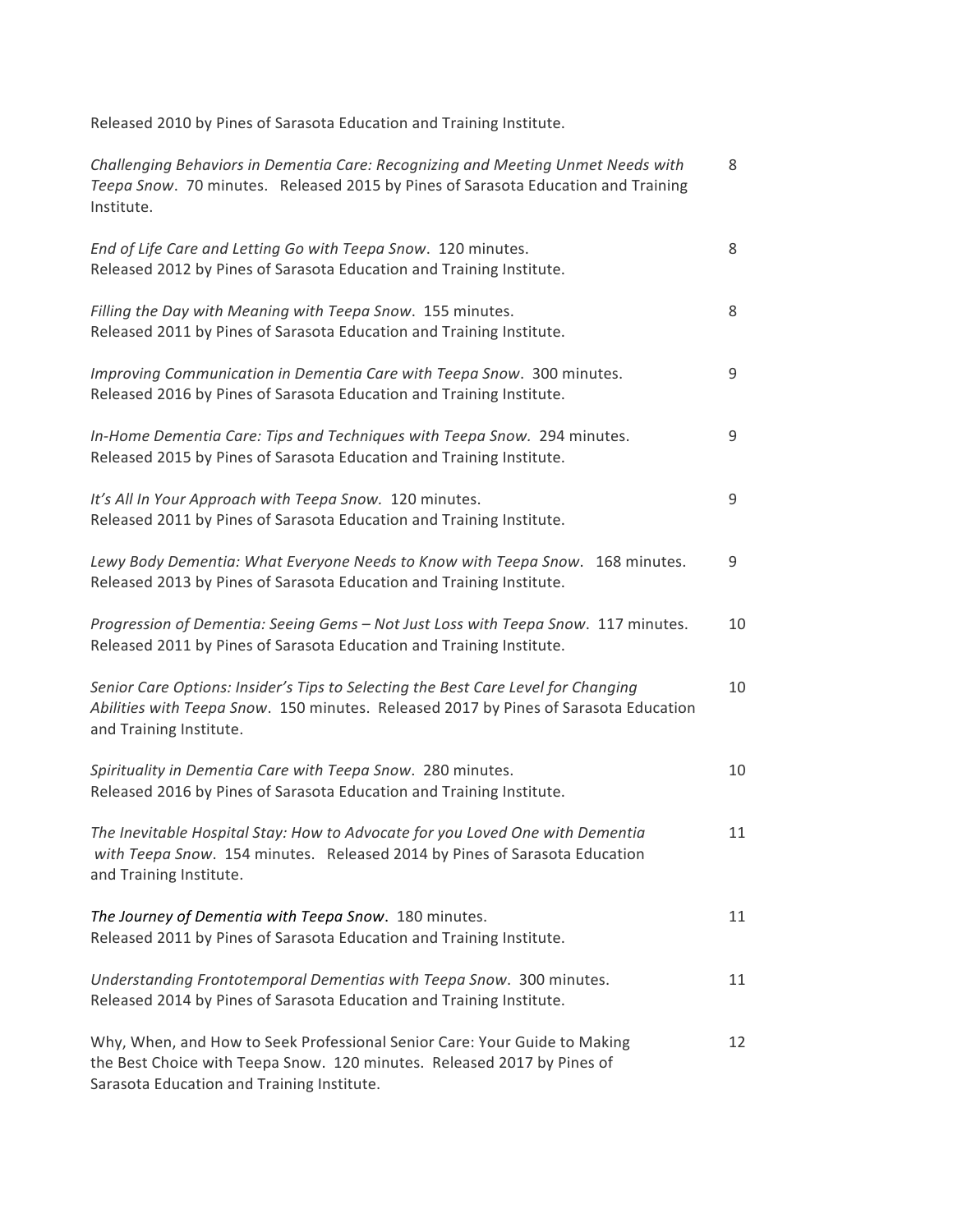## **Section I. Assorted Caregiving DVDs**

## 1. A Prescription for Caregivers: Take Care of Yourself. 60 minutes. Released 1995 by Terra **Nova Films.**

This film is packed with humor and stories from real life. Topics include: heeding resentment as a warning of doing too much, the many varieties of guilt, options for self-care, figuring out how much care is enough, and remembering the importance of humor. Both caregivers and professionals who assist them, will find in this video a wealth of ideas on how to make life better for both the giver and receiver of care.

#### **2.** *And Thou Shalt Honor***. 180 minutes. Released 2002 by Wiland-Bell Productions.**

And Thou Shalt Honor PBS caregiving outreach project, puts the plight of America's family caregivers on the national agenda. In frank interviews with Washington lawmakers on both sides of the aisle, Bell presses for answers on issues that have daily impact on family caregivers and their loved ones including Medicaid and Medicare reform, universal healthcare, long-term care insurance, direct pay to family caregivers, tax incentives to prepare the nation for longevity, and visions for the upcoming 2005 White House Conference on Aging. While very US focused, overarching themes and issues transcend borders and hold relevance for caregivers in Canada.

#### **3.** Backing Out of Time: A documentary Film of Baby Boomers Caregiving for Parents Facing Alzheimer's. 60 minutes. Released 2015 by Affinityfilms, Inc.

This hour-long documentary chronicles the challenging last years of dementia as seen through the eyes of family caregivers and seeks to provide a road map and some normalcy to the experience. Backing Out of Time features five Alaskan families all choosing varying manners of caring for their parents. This film will provide some insights that could be useful, as well as a lessening of anxiety around what is likely to be one of the more difficult challenges caregivers will face as a baby boomer. Understanding what may lie ahead, and knowing steps to take to ease this life-impacting disease may influence decision-making about one's own family and future.

## 4. Caring for a Loved One With Alzheimer's: An Emotional Journey. 50 minutes. Released **2012 by Paraclete Press, Inc.**

This DVD offers insight, hope and understanding for anyone who cares for a loved one with Alzheimer's. With this disease caregiving is both essential and difficult. Well-organized interviews with experts, including authors and therapists, help family members and caregivers cope with the difficult emotions (frustration, anger, guilt) associated with fulfilling the needs of those suffering from Alzheimer s disease. Others touched by the disease are featured as well,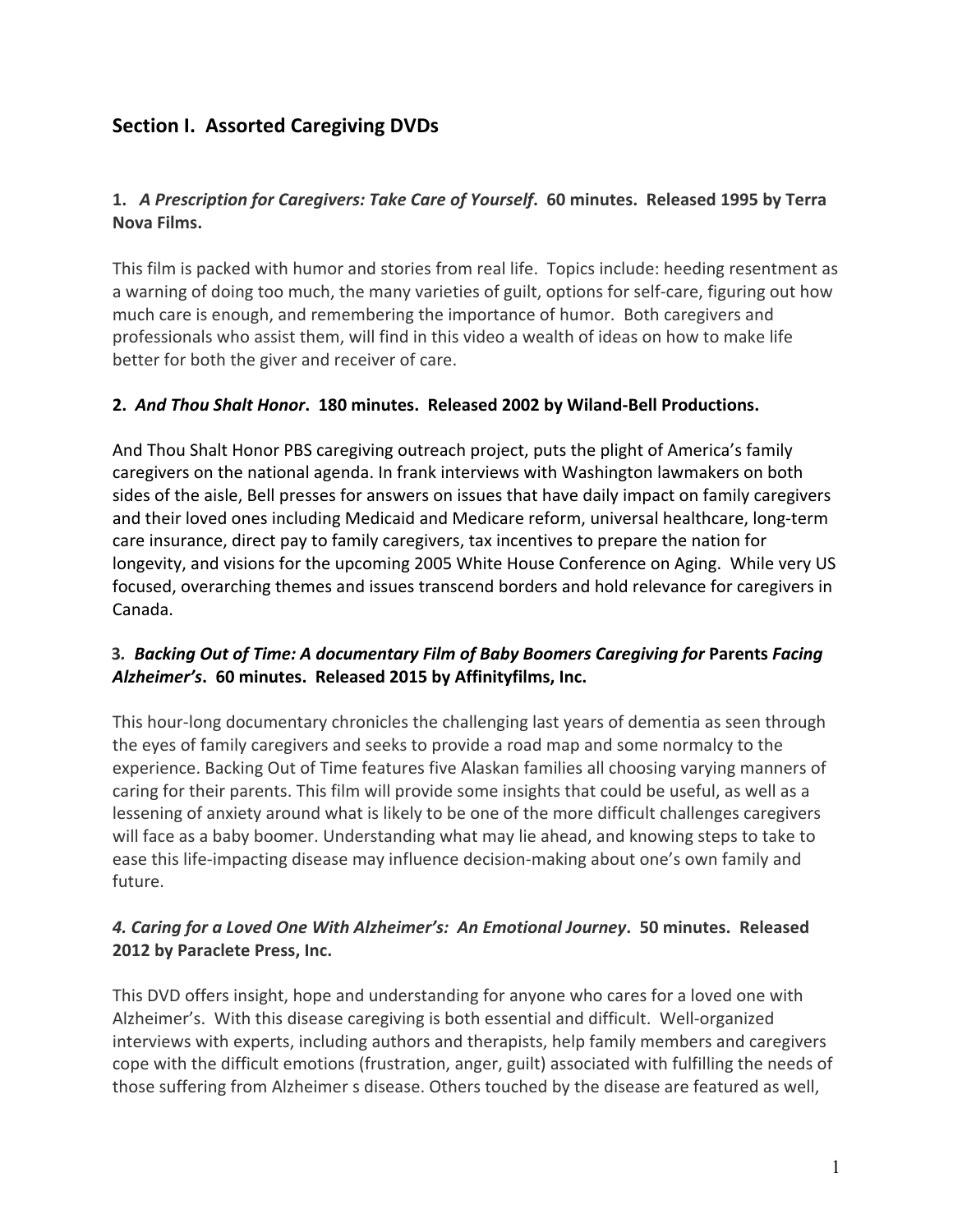including members of a support group and the wife of an Alzheimer s patient. These participants share their intimate experiences, highlighting such milestones as when the disease became apparent and when loved ones were no longer recognizable to the patient. Family members and caregivers are also advised to get help with certain tasks and do some enjoyable activities to ease their burdens. An informative, helpful program for individual and group viewing.

## 5. *Cognitive Changes With Aging: What Can You Expect.* 50 minutes. Released 2006 by **Custom Flix.**

This DVD is presented in lecture format and focuses on memory problems people face and their correlation to problems later in life. Also discussed in this DVD is when to determine if testing appropriate, the benefits of early testing, what the tests involve and what they mean, decisionmaking and cognition, and appropriate interventions.

## **6.** *Living with Cancer: Caring for the Caregivers.* 60 minutes. Released 2014 by Libra Verde **Media.**

This documentary focuses on the psychological, social and concrete impact on the caregivers of caring for a loved one with cancer. This theme is portrayed in-depth through the personal experiences of four individuals. They are a husband, a sister and two daughters, one whose mother has already passed away. In addition to the caregivers openly sharing their stories, staff members of Gilda's Club New York City give their professional insights and experiences on what it means to be a caregiver facing and coping with cancer, and helping those in the position of providing comfort for their loved ones.

## 7. Rabins One-on-One Tips for Alzheimer's Family Caregivers. 25 minutes. Released 2011 by **MedSchool Maryland Productions.**

While each family has a unique set of circumstances, some areas seem to always present challenges. Divided into 5 chapters, this DVD responds to these nearly universal challenges. Speaking with family caregivers, Dr. Rabins discusses how to respond to caregiver guilt, learning not to argue, issues with dressing and bathing, strategies for discontinuing driving, and knowing when to consider the option of assisted living or a nursing home. For the primary caregiver, the strategies discussed will minimize frustration and caregiver stress. Caregiver comments also provide emotional support, communicating a shared sense of understanding possible only by living the experience of Alzheimer's disease. Finally, caregivers share their personal reward of providing care.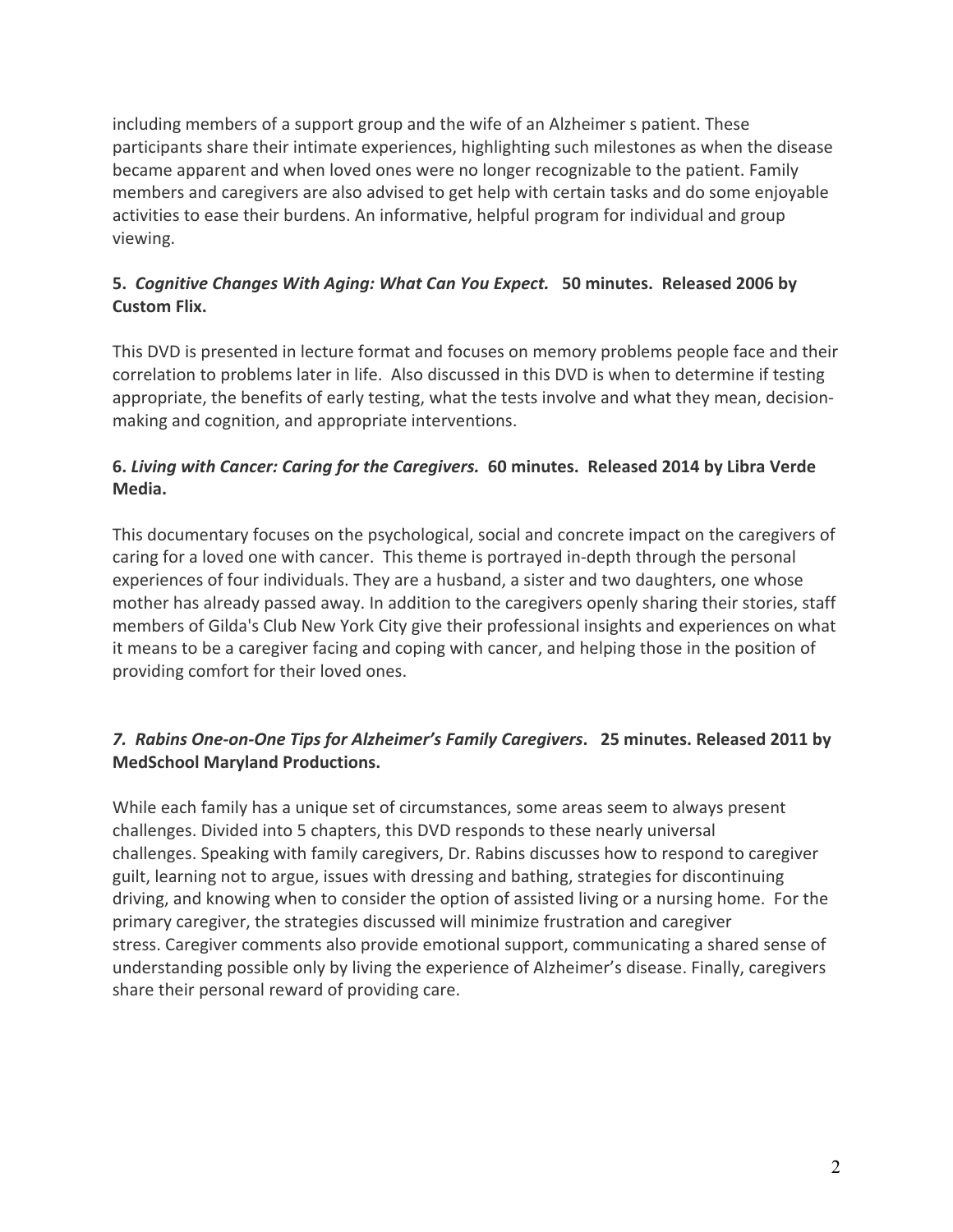## 8. Recognizing and Preventing Caregiver Burnout: Tips for Family and Friends. 23 minutes. **Released 2000 by MedSchool Maryland Productions.**

This DVD presents an insightful Alzheimer's support group led by Dr. Peter Rabins addressing "caregiver burnout" and the feelings of hopelessness and isolation often experienced by caregivers. This group lets the caregiver know they are not alone. Caregivers relate their own experiences and identify their personal signs of burnout. When do you know it is more than just a bad day? Who can you turn to for help? What things can you do if you feel like you are having a caregiver meltdown and how can you prevent it? Can other people understand your frustrations? By sharing their experiences, the caregivers in this video realize they have all had moments of crying and despair. With Dr. Rabin's help, they are able to step back, take a deep breath and realize they are doing a great job.

## **9. Straight Talk about Dementia: A Caregivers Perspective. 45 minutes. Released 2006 by Attainment Company.**

This documentary explores issues on dementia important to both family and professional caregivers. This DVD features a series of interviews organized by topic, so one hears the straight stories directly from those who struggle with caregiving issues everyday. Interviews are compiled over 18 months in the homes and offices of actual caregivers. They are concisely edited to form an easy-to-follow narrative - ideal for both support groups and caregiver training programs. Topics include: Straight Talk, Professional Caregivers, Family Caregivers, What it Takes, Sundowning, Tips, Changes, Memories, and Just Have Fun.

## 10. The Alzheimer's Project: Disk 1. 175 minutes. Released 2009 by Home Box Office Inc.

This DVD is divided into three parts. The first part is a documentary of the *Memory Loss Tapes* which captures the devastating experience of memory loss from the point of view of the person with the disease. The second part of the DVD focuses on caregivers and the difficulty they face dealing with this disease. The third part focuses on how grandchildren can cope with the experiences of having loved ones with Alzheimer's.

#### **11.** The Alzheimer's Project: Disk 2. 120 minutes. Released 2009 by Home Box Office Inc.

This DVD includes an in depth look at Alzheimer's through a scientific lens. Momentum in Science is a two-part, feature that takes caregivers inside the laboratories and clinics of 25 leading scientists and physicians, revealing some of the most cutting-edge research advances in the field of Alzheimer's.

## 12. *The Alzheimer's Project: Disk 3.* 238 minutes. Released 2009 by Home Box Office Inc.

This DVD takes a look at science and Alzheimer's a step further. Topics include understanding and attacking Alzheimer's, identifying mild and cognitive impairment, the role of genetics in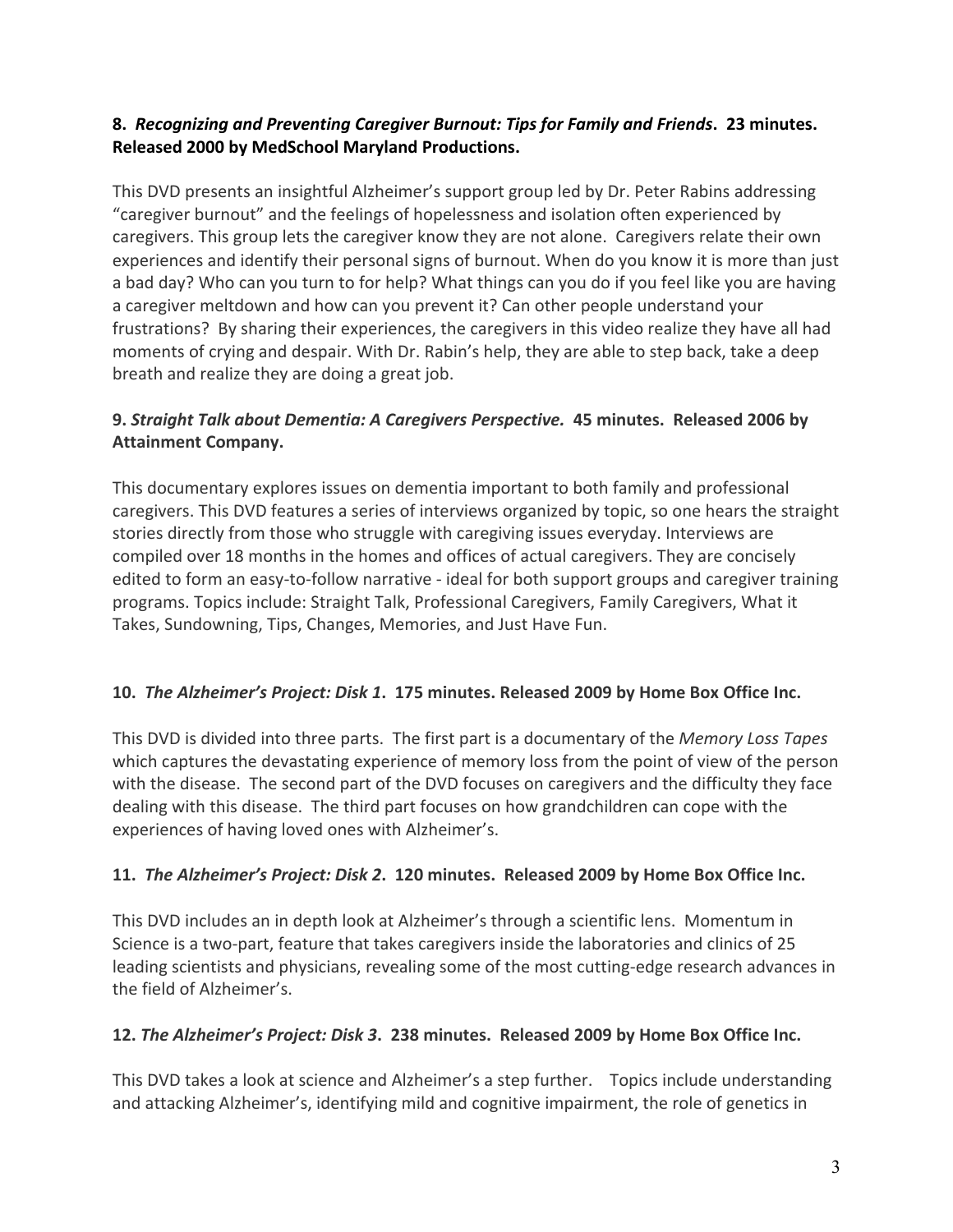Alzheimer's, advances in brain imaging and looking into the future of Alzheimer's. This DVD also explores the connection between insulin and Alzheimer's, the immune system and Alzheimer's, the benefit of diet and exercise in Alzheimer's, and new drug developments in the field of Alzheimer's research.

## 13. The Educated Caregiver: Coping Skills, Volume 1. 80 minutes. Released 2004 by LifeView **Resources Inc.**

With *Coping Skills* caregivers will connect with others who know what caregivers go through and who share their experiences, fears, feelings, insights and advice. From interviews with caregivers and from healthcare professionals, valuable strategies on getting support, developing realistic expectations, and especially important, taking care of oneself and ones loved one are highlighted.

## 14. *The Educated Caregiver: Hands-On Skills, Volume 2. 45 minutes. Released 2004 by* **LifeView Resources Inc.**

*Hands-On Skills*, teaches caregivers an array of important skills through valuable insights and tips from healthcare professionals and other caregivers. Key skills demonstrated include: Giving a bed bath, oral hygiene and nail care, changing an occupied bed, transferring the patient safely, warning signs, walking, dressing, making your home safer, caring for patients with visual or hearing impairments.

## **15.** The Educated Caregiver: Essential Knowledge, Volume 3. 48 minutes. Released 2004 by **LifeView Resources Inc.**

This DVD gives caregivers access to an array of essential knowledge - including tips from doctors and other healthcare professionals - that caregivers can use every day. Topics covered include, effective patient communication, communicating with healthcare providers, giving and monitoring medicines, understanding medication interactions, preventing medication mistakes, preventing infections and using sterile techniques, preventing bedsores, wound care, and proper nutrition.

## 16. The Family Guide To Alzheimer's Disease: Family Caregiving Volume 4. 62 minutes. **Released 2004 by LifeView Resources Inc.**

This DVD demonstrates how to handle the daily responsibilities of caring for a loved one and how to get the help that can be critical for safeguarding caregiver health. From Alzheimer's professionals as well as family caregivers who have been there, caregivers will learn practical strategies and important perspectives. Specific information is offered on how and why to get outside help, how to involve other family members, and how to handle activities of daily living such as eating, dressing and bathing.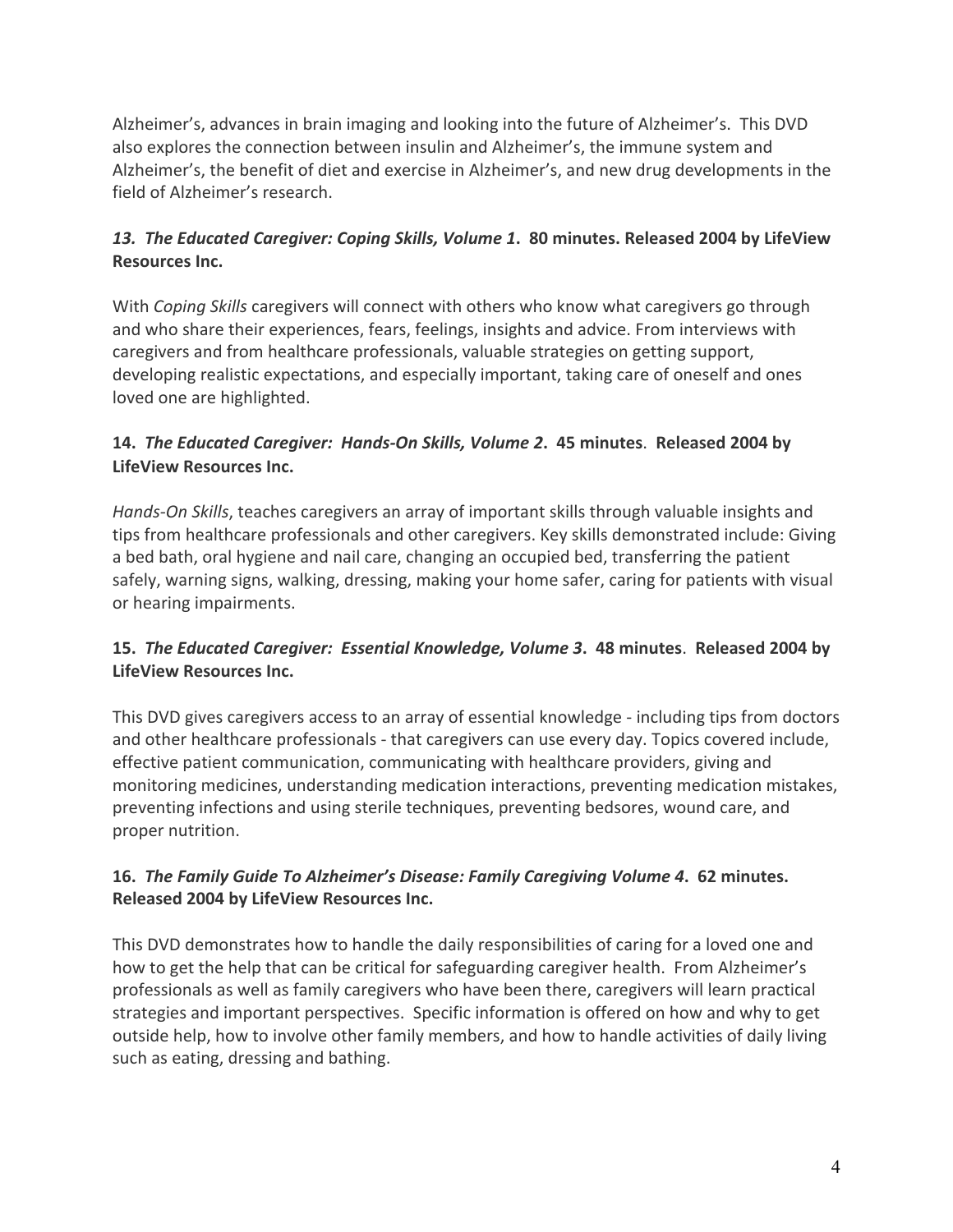## **17.** The Gift of Healing Presence: Encouraging Thoughts for Busy Caregivers. 30 minutes. **Released 2014 by Willowgreen.**

Learn the basics of what it means to be a healing presence when serving as a caregiver to others. James E. Miller describers the nature and importance of being a healing presence before introducing ten foundational principles for those who wish to serve as a caregiver. Photography from nature picks up on the nuances of the message, inviting viewers to make their own personal associations. Ideal for workshop or group meditations.

## **18.** The Grit and Grace of Being a Caregiver: Maintaining Your Balance as You Care for Others. **36 minutes. Released 2014 by Willowgreen.**

This DVD is full of wisdom and inspiration for professional and lay caregivers alike. Seven guidelines help define one's role and one's task when caring for another. Examples include, "The healthiest way to care for another is to care for yourself," and "To be close you must establish boundaries." The conclusion is a stirring, affirmation of caregiving's rewarding possibilities.

## **19. The Journey of Caregiving: 12 Guiding Thoughts for Family Caregivers. 32 minutes. Released 2014 by Willowgreen.**

James E. Miller has developed a dozen principles that will assist individuals and families as they provide care, especially long-term care for their loved ones. Each guiding thought takes the form of two to three minute segments that are built upon the collective wisdom of experienced caregivers. This insightful resource is useful with caregiver support groups and in educational workshops and classroom settings.

## 20. The Transforming Power of Caregiving: Returning to Life After Caregiving Ends. 46 **minutes. Released 2015 by Paraclete Press Inc.**

Whether caregivers have cared for a loved one for one year or many, when it ends, it can feel abrupt. In being a caregiver, focus was on someone else, and the thought of shifting that focus to oneself –can be scary and unfamiliar. However, exploring oneself, now, as well as what one learned about oneself during caregiving can be an experience full of discovery and adventure. This DVD is divided into three segments. The first segment "A New Beginning"– explores the natural sense of loss when the need for caregiving is over. Caregivers face the double sorrow of the death of a loved one as well as the ending of a primary purpose and role in life. It is important to acknowledge this grief and complicated feelings surrounding this loss. In the next segment "A New Normal"  $-$  examine how part of the experience of after-caregiving is to find a "new normal." Finally, the third segment "New Life Discoveries" – examines the future as one walks through the process of rebuilding one's life one may find that life may turn out to be completely different, new, even exciting. It is important to give caregivers permission to experience these things and be willing to look toward the future.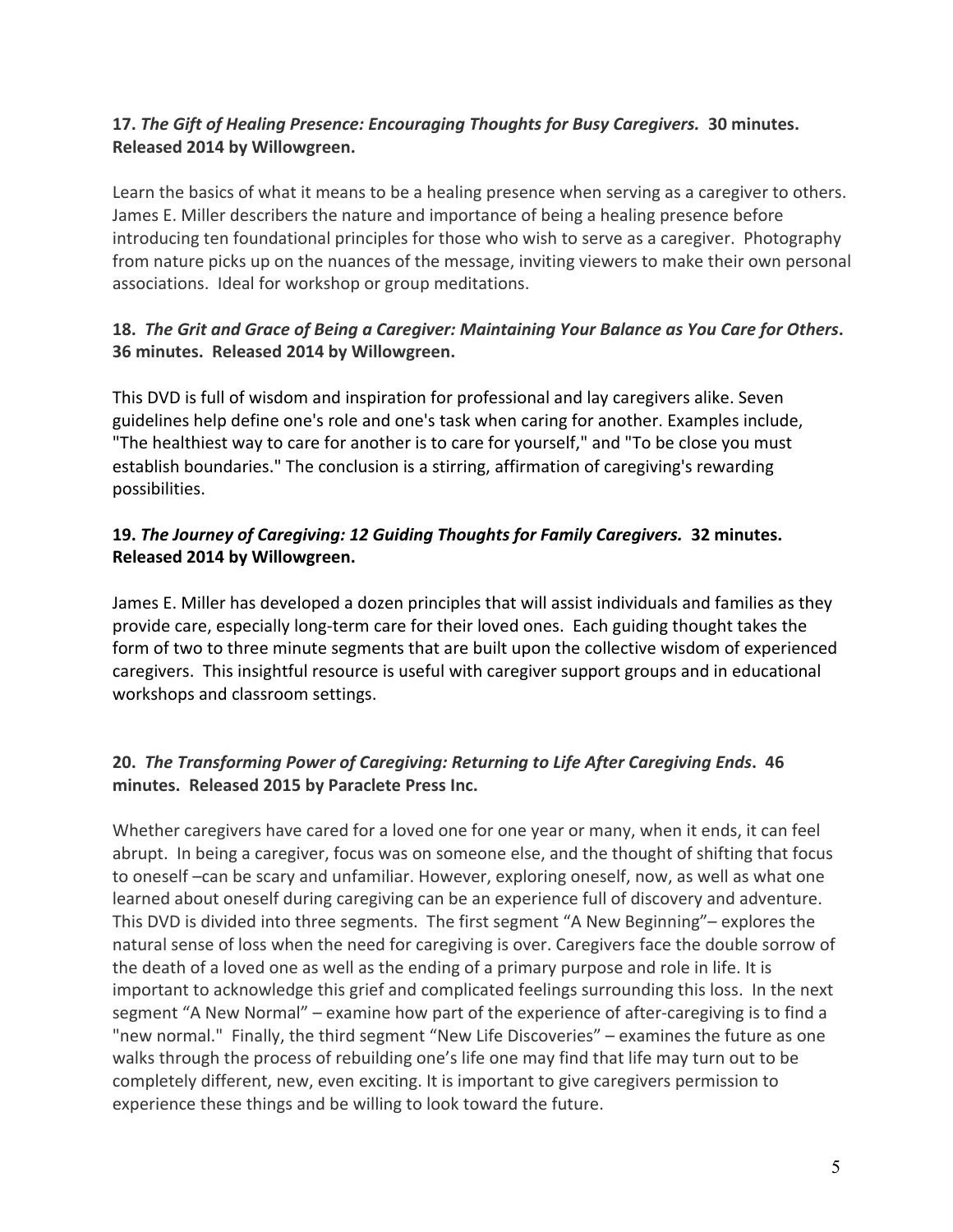## **21.** *This Time of Caregiving: Words of Encouragement and Hope.* 25 minutes. Released 2014 **by Willowgreen.**

This DVD explores how caregiving is increasingly done these days by family members, friends and volunteers. It also examines how patients are dismissed from hospitals much sooner than used to be the case. Too often these caregivers are called upon to undertake this role with little or no training and very limited experience. Caregivers often lack confidence as they begin having many more questions than there appear to be answers. This program offers twelve brief, encouraging messages to caregivers who are new to their role.

## **22. What Every Caregiver Needs to Know About Alzheimer's Disease. 70 minutes. Released 2006 by Attainment Company, Inc.**

This DVD offers a film-based teaching tool for professional and family caregivers. Presented by experts on dementia training, this DVD is divided into four sections: Mild Cognitive Impairment, and Early, Moderate, and Severe Cognitive Disability. Physical changes in the brain, cognitive capabilities, and behavioral manifestations are covered. The DVD includes real family profiles, actors portraying common dementia behaviors, and interviews with caregivers. This DVD is a contemporary, compassionate and thorough explanation of this difficult-to-manage disease.

## 23. Who Cares: God's path for the Caregiver. 190 minutes. Released 2012 by Les Preiss **Productions.**

This DVD focuses on the issues and challenges faced when caregiving. This program offers practical tips for caregivers and spiritual encouragement to listen, laugh and learn from aging parents. Caregivers are reminded how to best care for loved ones and the rewards it can bring. The overall message of this film is uplifting and focuses on how one person can make a huge difference in the life of someone they love.

#### 24. *Yoga for Caregivers.* 140 minutes. Released 2012 by Silver Age Yoga.

The exercises on "Yoga for Caregivers" was created with the busy caregiver in mind. It provides the maximum impact for one's health in an efficient schedule and the most convenient location – one's own home. Yoga is demonstrated as an effective method to reduce stress and anxiety while benefiting health. In short, regular practice of the yoga on this video will help caregivers be more adept and at one's best. Some noted health benefits of yoga: • Improve balance and reduce the risk of falls • Lower blood pressure • Reduce stress • Improve coordination and flexibility • Improve concentration, sleep, and digestion.

## **25. You Can Be An Even Better Caregiver: Invaluable Advice Imparted by Your Mom. 4 minutes. Released 2013 by Willowgreen.**

A "momism" is one of those sayings that your mom used over and over, those same sayings you said you'd never use with your own kids. Inevitably, the same sayings slide off your own lips.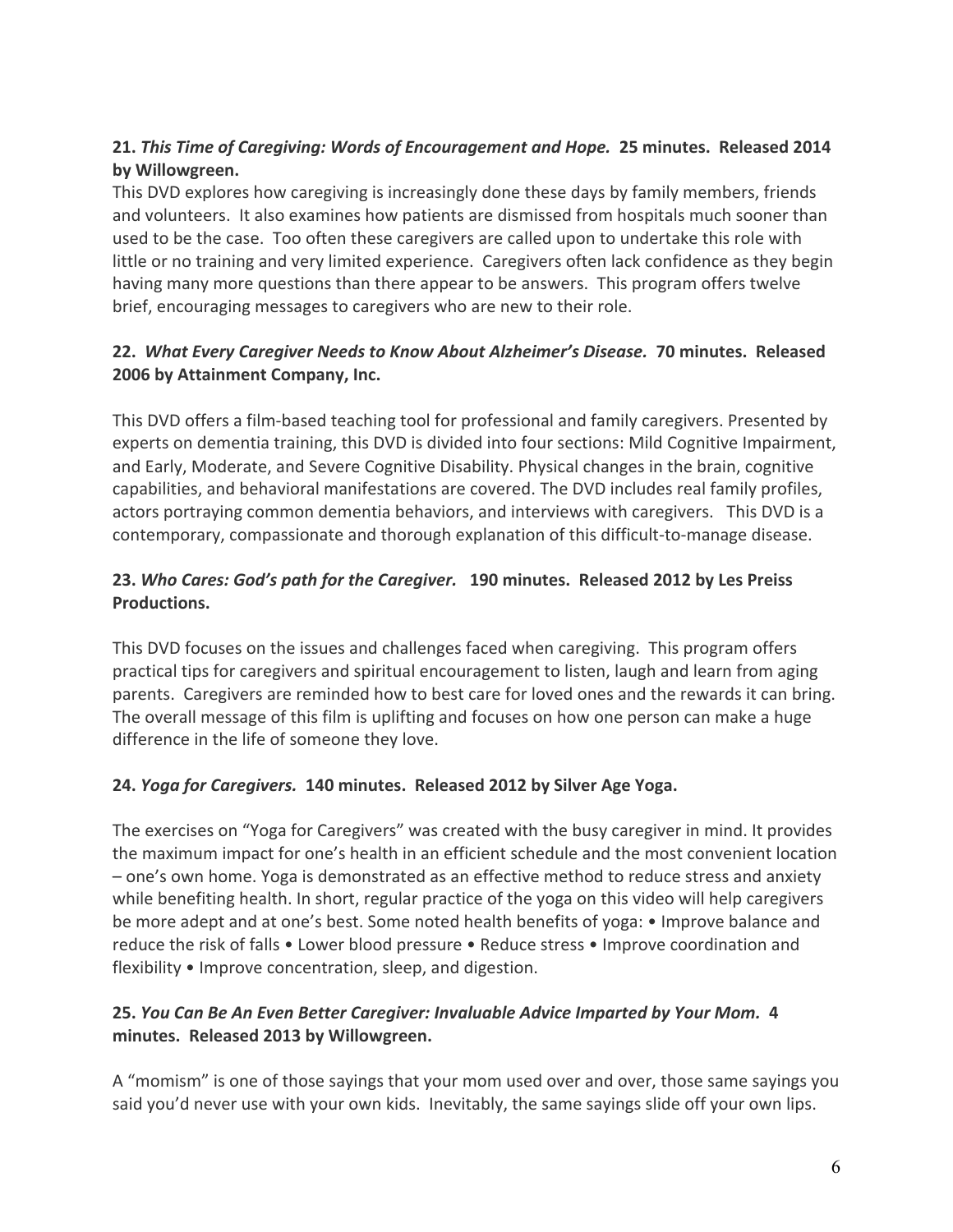What if our mothers knew more than one gives them credit for? This program examines valuable knowledge and sayings from mothers regarding caregiving. It examines these sayings in a significant context that will resonate with many caregivers in a funny, warm and insightful manner. 

## **Section II. Teepa Snow Series**

#### **26.** Accepting the Challenge: Providing the Best Care for People With Dementia with Teepa **Snow. 190 minutes. Released 2010 by Alzheimers North Carolina, Inc.**

Offering comprehensive dementia training, this DVD helps caregivers better understand the behaviors and symptoms of people with dementia while building or improving their caregiving skills. A master training team consisting of an occupational therapist and nurse practitioner introduces a powerfully effective new way of thinking about and caring for older adults with Alzheimer s disease and related dementias. The focus is on teaching state-of-the-art quality care that provides the highest quality of life for long-term care residents. This DVD is divided into four separate modules for progressive learning. Each training module is 45 minutes and covers these important topics: Module 1 - What is dementia? / Symptoms of Alzheimer s: Module 2 - Physical Approach / Communication Skills. Module 3 - Offering Assistance / Evaluating Cognitive Levels and Module 4 - Meaningful Days (Activities) / Problem Behavior.

## 27. Advance Care Skills in Late Stage Dementia with Teepa Snow. 115 minutes. Released **2016** by Pines of Sarasota Education and Training Institute.

This program is a must-see for anyone who seeks to provide the comfort, dignity and quality of life to the person living with dementia. This DVD offers step-by-step instructions and hands-on skills for a variety of late stage care needs, all based on Positive Approach TM techniques to help care partners handle even the trickiest of care tasks and reduce their risk of injury. This DVD focuses on how to calmly get a person out of bed while protecting ones back, how to safely transfer a person from bed to wheelchair, how to best transfer a person from bed to wheelchair using a SARA lift, how to bathe and dress a person in bed while protecting their dignity and how to assist with eating and drinking using the most compassionate care techniques.

#### 28. Alzheimer's Dementia Hands - On Care DVD "The Art of Caregiving" with Teepa Snow. **118 minutes. Released 2010 by Pines of Sarasota Education and Training Institute.**

Dementia hurts. Dementia hurts not only the person afflicted with the disease, but everyone around them. Seeing a loved one 'disappear' before one's eyes is a tremendous hardship, almost impossible to understand for anyone who hasn't experienced this loss themselves. Caring for that special someone is a task that becomes harder with each day. Caregivers want to give the best possible care and quality of life, but may wonder at times whether there is something they are missing. Teepa Snow will demonstrate in "The Art of Caregiving" how to provide the most comfort for mind, body, and soul for a loved one with dementia. She provides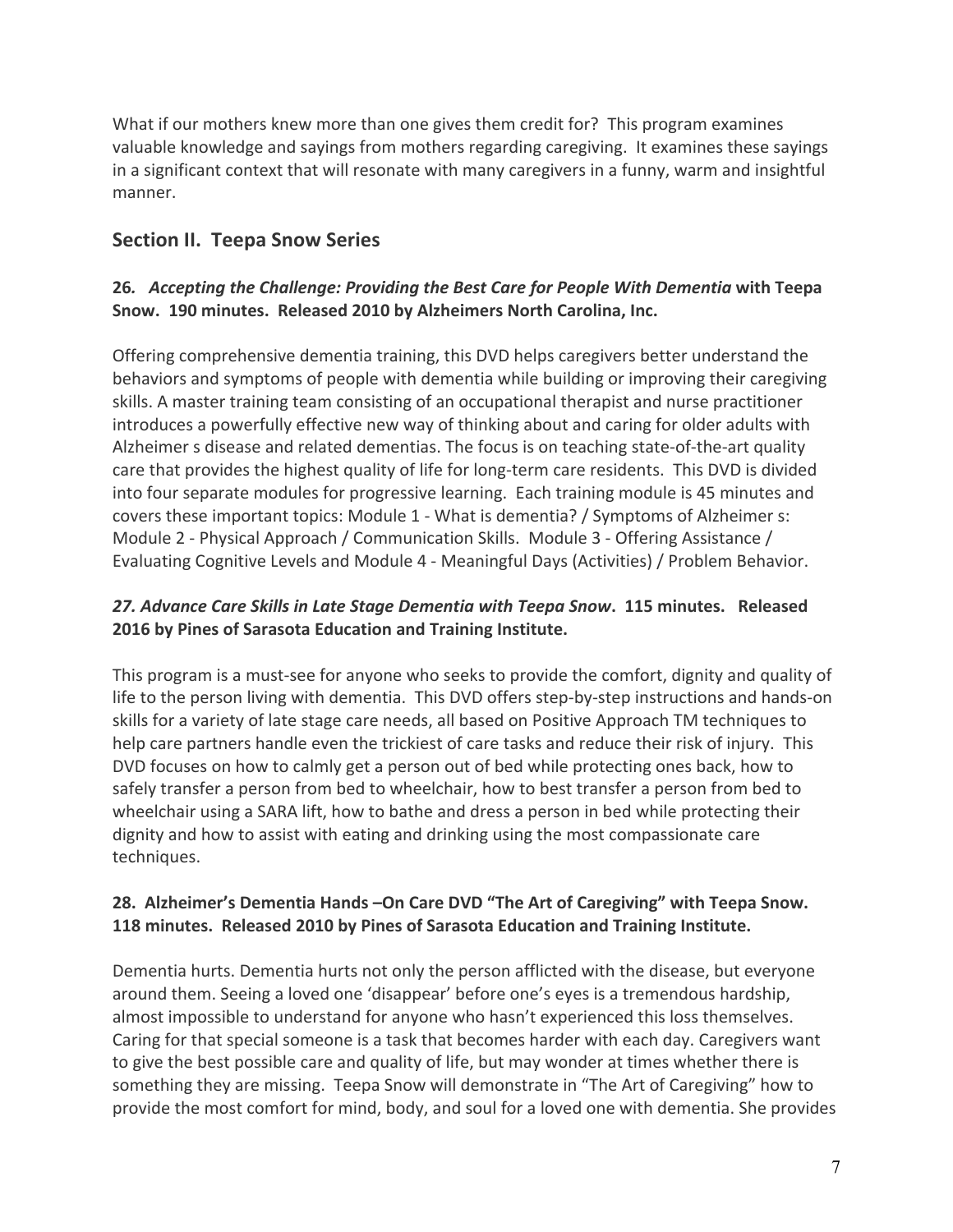detailed, easy-to-follow explanations for daily tasks, such as helping to eat, move, bathe, or getting dressed.

## **29. Challenging Behaviors in Dementia Care: Recognizing and Meeting Unmet Needs with Teepa Snow. 70** minutes. Released 2015 by Pines of Sarasota Education and Training **Institute.**

Anger, physical resistance, swearing, hallucinations, and sexually undesired or surprising actions are just a few examples of the challenging situations that can occur when a person is living with dementia. Any of these behaviors can leave a caregiver feeling distressed, hurt, embarrassed, and unappreciated. This DVD will explore which physical and emotional needs may be causing challenging situations, how to figure out the problem, ease the discomfort, and calm the person in distress. This DVD reviews hands-on techniques to connect and comfort using visual, verbal, physical, emotional and spiritual communication.

#### **30. End of Life Care and Letting Go with Teepa Snow. 120 minutes. Released 2012 by Pines of Sarasota Education and Training Institute.**

Learn to recognize a patient's progression into the final stages of dementia and provide the best care with Teepa Snow's hands-on, disease-level appropriate techniques. In this 2 hour training program, Teepa explains how to connect with someone in late stage dementia, how to recognize and manage pain, and how to help the care team grieve the loss and celebrate the person's life. This DVD talks about indicators that the disease has progressed into its final stages and how to provide the most effective care, how to communicate when there are no words through visual, auditory, and physical signals of connection and about physical changes and the importance of primitive reflexes. This DVD also focuses on techniques for a consistent positive physical approach, about different care approaches, from health promotion to compensatory care and about advanced directives, living wills, DNR orders, palliative and hospice care.

## **31. Filling the Day with Meaning with Teepa Snow. 155 minutes. Released 2011 by Pines of Sarasota Education and Training Institute.**

In "Filling the Day with Meaning" Teepa explains the difference between simple entertainment and engaging projects that stimulate brain activity. Teepa also looks at how to create engaging and affordable activities to give back moments of joy and happiness to patients with special challenges, such as those with early onset, tendencies for elopement, falls, and more. Finally, this DVD explores how to build care partner skills, how to create an inviting & safe environment and which key activities to consider at different disease stages.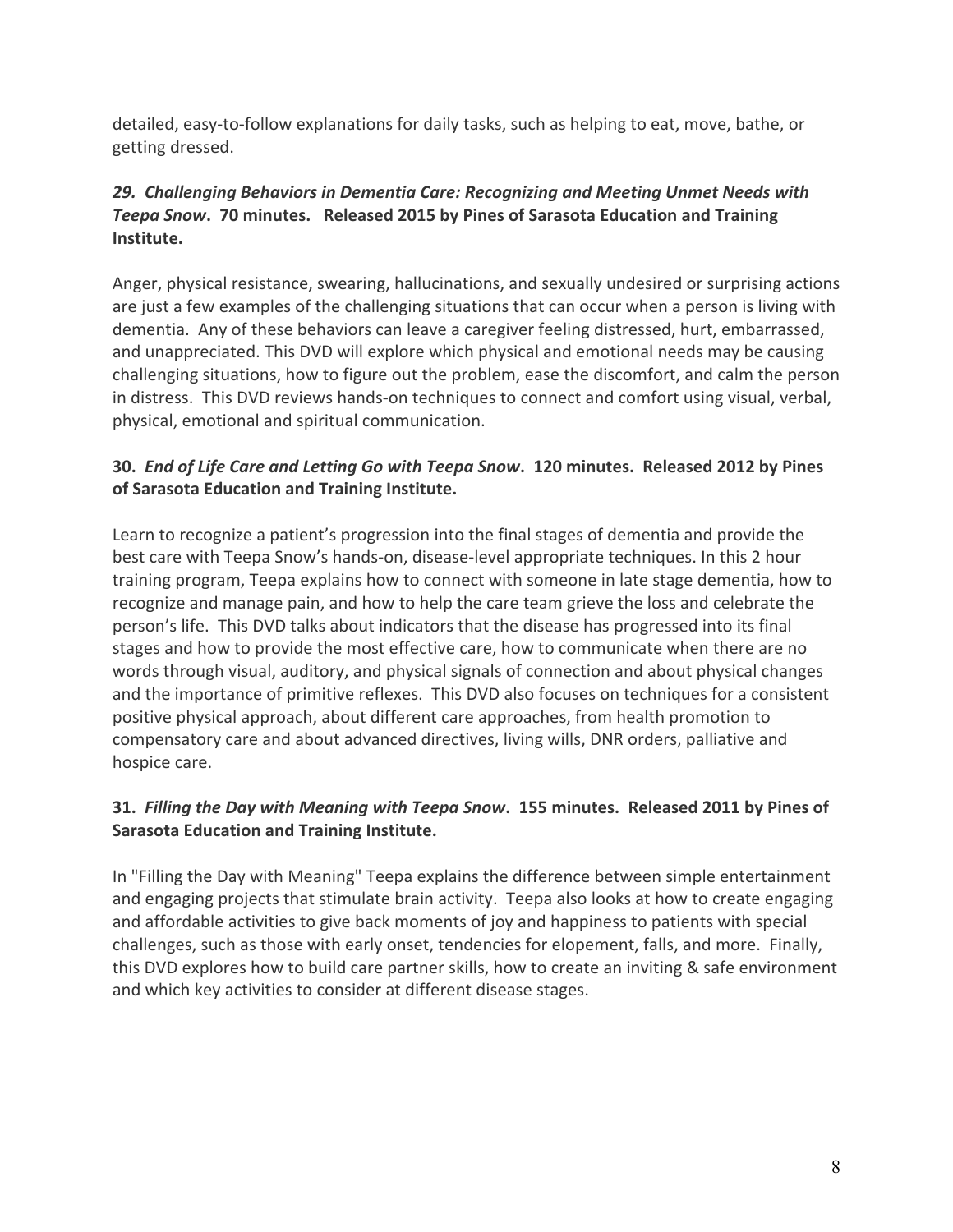#### **32. Improving Communication in Dementia Care with Teepa Snow. 300 minutes. Released 2016** by Pines of Sarasota Education and Training Institute.

Nothing is more challenging in dementia care than effective communication. Caregivers often face issues such as getting a loved one to a screening, or aren't sure how to communicate when there is a need to stop driving. This in-depth, hands-on workshop with Teepa Snow offers the skills necessary to tackle these crucial conversations and safeguard care recipients. After watching this program caregivers will know how to partner with a person living with dementia, realize when change is needed, learn how to best approach for screening or medical attention, learn how to best communicate when there is a need to stop driving and how to relate so a person is more likely to accept help. This DVD also explores how to help family members near or far recognize symptoms and move past denial, recognize changing needs, learn how to communicate and work more effectively with professional and care partners and how to help friends and neighbors maintain or regain relationships when dementia changes abilities.

## **33. In-Home Dementia Care: Tips and Techniques with Teepa Snow. 294 minutes. Released 2015** by Pines of Sarasota Education and Training Institute.

This DVD teaches how to build a care environment that best balances care recipient needs with caregiver well-being and abilities. After watching this program caregivers will know practical tips and ideas to problem solve existing challenging situations for a more joyous caregiving relationship. This DVD will also explore how to prepare visitors and family members for more meaningful visits, the value and difficulty when using multiple medications and how to create calming surroundings to reduce the risk of sundowning and other distressing behaviors.

## **34.** It's All In Your Approach with Teepa Snow. 120 minutes. Released 2011 by Pines of **Sarasota Education and Training Institute.**

This DVD for caregivers teaches how a person with dementia perceives his/her environment and how to properly adapt one's own behavior to increase communication and the care recipient's quality of life. This DVD teaches techniques to improve communication, mutual understanding, and to better manage distress. Caregivers will learn how a person with dementia perceives his/her environment and understand unusual behaviors and memory problems. This DVD also explores key principles of caretaking, better strategies to offer help when the person with dementia doesn't seem to be aware of any changes or difficulties

## **35. Lewy Body Dementia: What Everyone Needs to Know with Teepa Snow. 168 minutes. Released 2013 by Pines of Sarasota Education and Training Institute.**

Lewy Body Dementia (LBD), the second most prevalent form of dementia, is regularly misdiagnosed and particularly challenging for caregivers and patients alike. In this DVD learn about common LBD symptoms, how to get a good and complete diagnosis and about commonly prescribed anti-psychotic medications that can have potentially harmful or even deadly side effects if given to a person suffering from LBD. This DVD also reviews which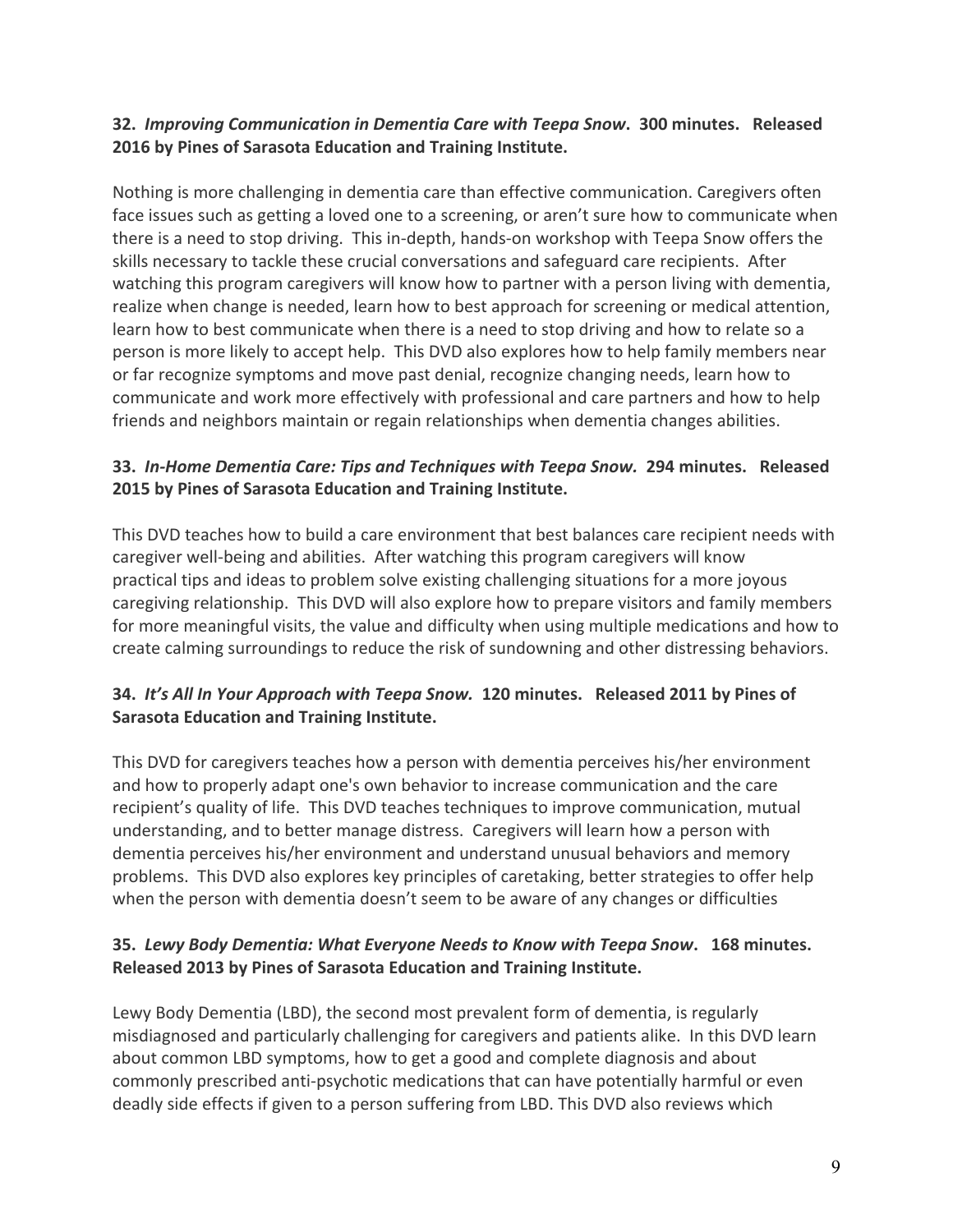medications are safer alternatives, how to adapt caregiving skills to the needs of a person with LBD and how to utilize visual and verbal cues to increase understanding and cooperation.

## **36. Progression of Dementia: Seeing Gems – Not Just Loss with Teepa Snow. 117 minutes. Released 2011 by Pines of Sarasota Education and Training Institute.**

In "Progression of Dementia" Teepa explains how to tell apart different disease stages to better adapt caregiving techniques, why patients in later stages can't relax their muscles and how to safely handle them to avoid bruising and how to reduce the risk of falls. This DVD also explores how to safeguard caregiver relationships with the care recipient as the disease progresses, how to reduce unwanted behaviors by controlling the environment and effectively shifting focus and how to calmly convince a loved one to stop driving.

## **37. Senior Care Options: Insider's Tips to Selecting the Best Care Level for Changing Abilities** *with Teepa Snow*. 150 minutes. Released 2017 by Pines of Sarasota Education and Training **Institute.**

This DVD explores difficult questions around caregiving such as which level of care to choose, or how to help a loved one transition into a facility. There are many different senior care options available, and unless familiar with the field caregivers are likely to be unsure which choice would be best. This DVD helps caregivers to choose a care environment that keeps loved ones engaged, safe, and matches their abilities and interests. After watching this program caregivers will know which 3 factors are the pillars of a supportive care environment, why and how to consider a loved one's personality traits when evaluating care levels, how to utilize the "Four Fs" & "Four Ss" to ensure a loved one's needs are being met, which financial and medical considerations are crucial for long-term success and finally, which different care approaches need to be considered.

## **38. Spirituality in Dementia Care with Teepa Snow. 280 minutes. Released 2016 by Pines of Sarasota Education and Training Institute.**

In this DVD caregivers learn about basic religious and spiritual needs throughout life, what may or may not change when someone is living with dementia and how to best meet those needs. This program allows caregivers to learn how to meet the spiritual needs that remain when a person is in the midst of brain change, how to connect with the spirit of someone living with dementia to create a "soul to soul" relationship and how to help family members better manage feelings of guilt, sadness and grief. This DVD focuses on how to offer the highest quality of life by focusing on what the person living with dementia is still able to do.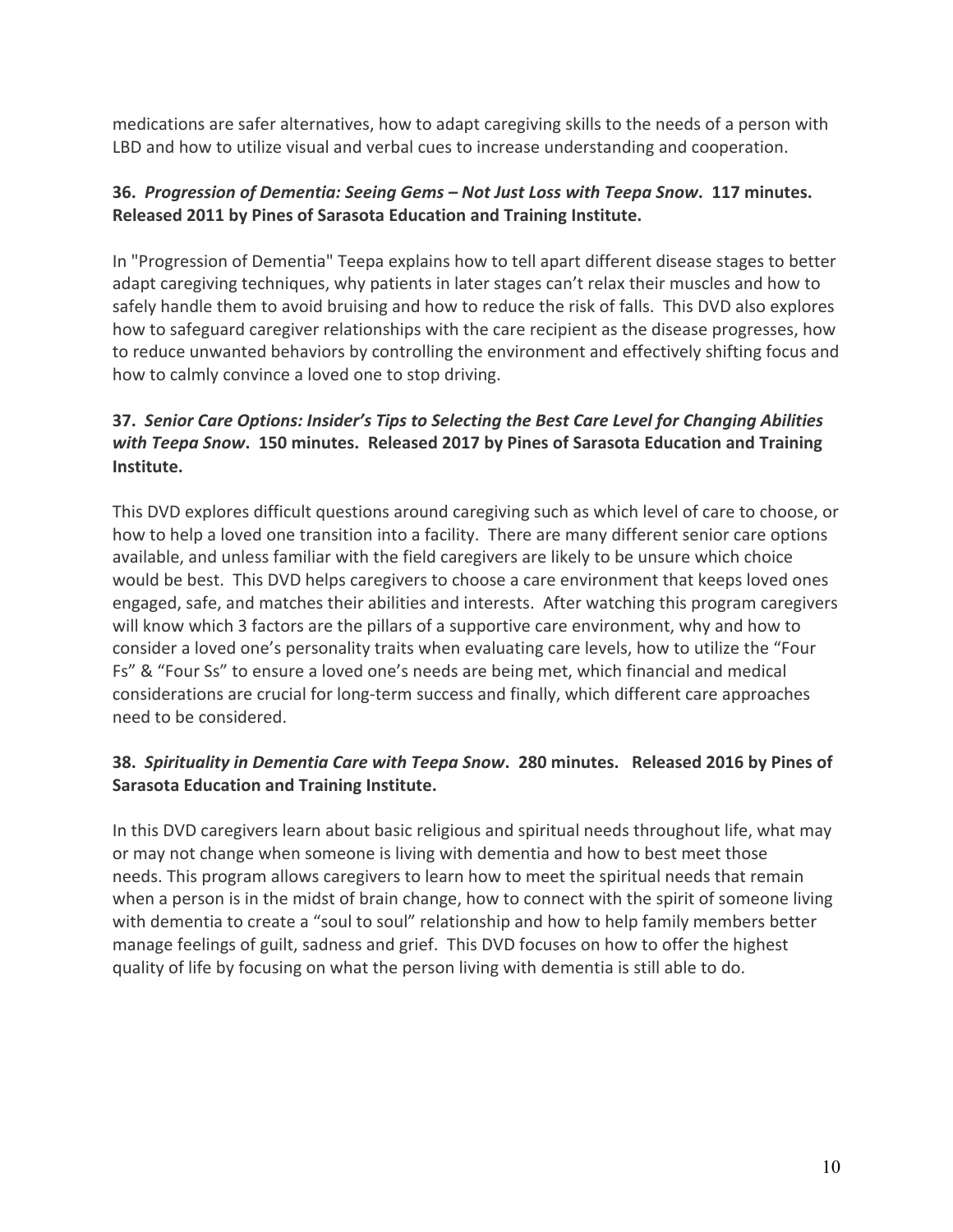## **39. The Inevitable Hospital Stay: How to Advocate for you Loved One with Dementia with Teepa Snow.** 154 minutes. Released 2014 by Pines of Sarasota Education and Training **Institute.**

Most people with dementia will require multiple stays at the hospital as the disease progresses. Not because of the dementia, but because of an increase in falls, hip fractures, pneumonia and other conditions or injuries. Learn with Teepa Snow why being prepared is key to advocating for a loved one when he or she no longer can. This DVD explores why hospitals are the most dangerous place for people with dementia, and how caregivers can positively impact the outcome of a loved one's stay. This DVD also focuses on what possible problems may arise, and how to overcome them, how to ask the right questions and make the best choices when speaking to medical staff, which drugs are commonly prescribed in hospitals that can have severe side effects for your person with dementia, how to detect pain and find comforting solutions and which items to discuss with family members and how to work as a team throughout this journey.

#### 40. The Journey of Dementia with Teepa Snow. 180 minutes. Released 2011 by Pines of **Sarasota Education and Training Institute.**

In "Journey of Dementia" Teepa explains how to make the most of doctor's visits and get proper screenings to determine the stage of the disease and the best level-appropriate care. This DVD also reviews how to look for vital legal and financial documents that need to be prepared before the disease progresses. Focus is also on how to give the best possible support during emergencies, how to determine when and if facility placement is the best choice and how to find the best end of life care.

## **41. Understanding Frontotemporal Dementias with Teepa Snow. 300 minutes. Released 2014** by Pines of Sarasota Education and Training Institute.

Frontotemporal Dementias (FTDs), an umbrella term for a range of disorders affecting the frontal and temporal lobes of the brain, are particularly challenging for families and professional caregivers. Odd, often impulsive behaviors and potential loss of language are just a few symptoms causing frustration and anxiety. In this DVD caregivers will learn why proper screenings truly matter, and where to get them, about causes and symptoms of different types of FTDs and which changes happen in the brain, and how they affect the person with FTD. This DVD also examines how to deal with challenging behaviors without sacrificing the relationship, which medications can help or potentially cause harm, how to best manage the disease with current treatment options and why supportive communication and a positive physical approach are vital to offer the greatest quality of life, for the person with FTD and caregiver alike.